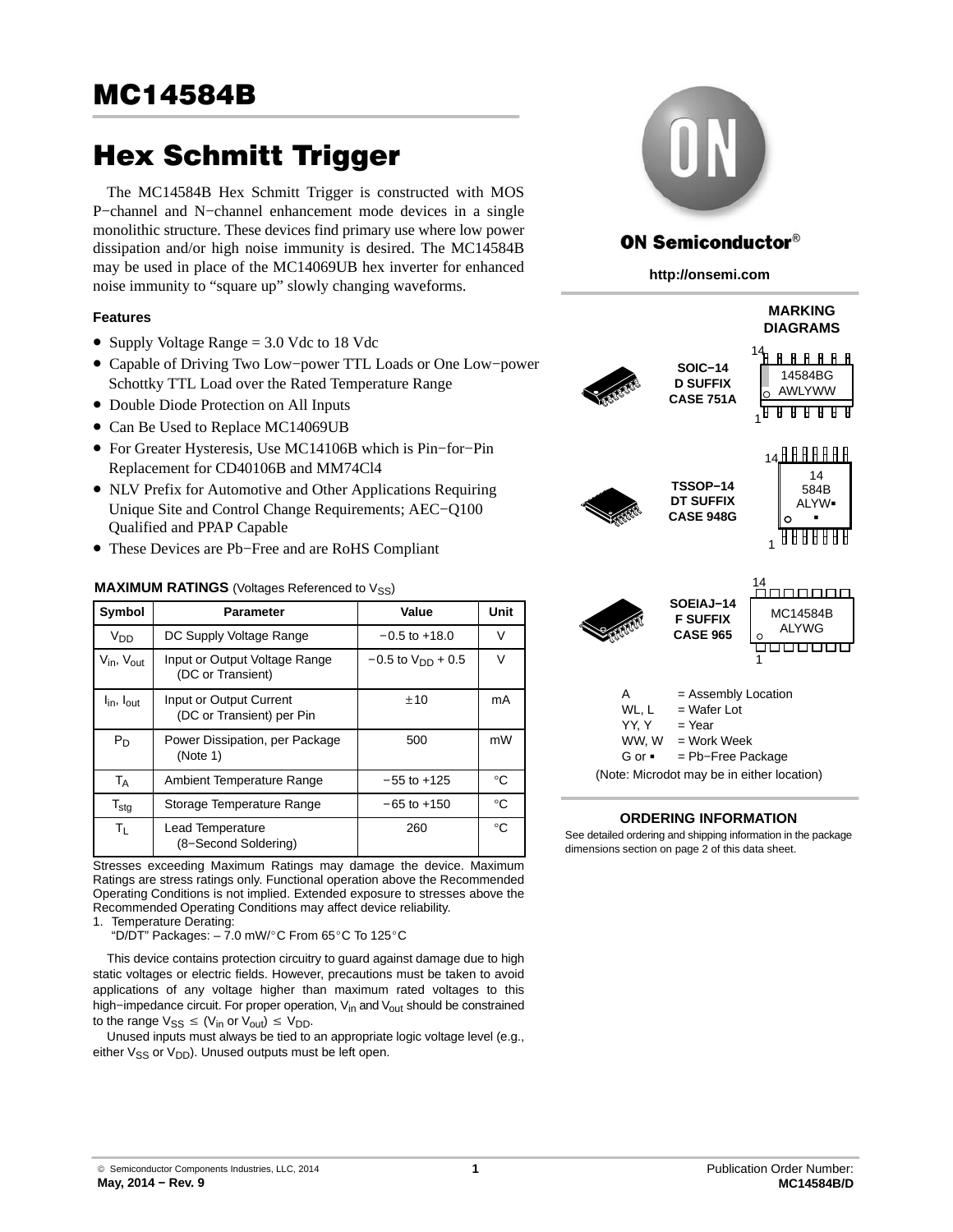## **MC14584B**

<span id="page-1-0"></span>



## **EQIVALENT CIRCUIT SCHEMATIC** (1/6 OF CIRCUIT SHOWN)



## **ORDERING INFORMATION**

| <b>Device</b>   | Package   | Shipping <sup>†</sup> |  |  |
|-----------------|-----------|-----------------------|--|--|
| MC14584BDG      |           | 55 Units / Rail       |  |  |
| NLV14584BDG*    | SOIC-14   | 55 Units / Rail       |  |  |
| MC14584BDR2G    | (Pb-Free) | 2500 / Tape & Reel    |  |  |
| NLV14584BDR2G*  |           | 2500 / Tape & Reel    |  |  |
| MC14584BDTR2G   | TSSOP-14  | 2500 / Tape & Reel    |  |  |
| NLV14584BDTR2G* | (Pb-Free) | 2500 / Tape & Reel    |  |  |
| MC14584BFG      | SOEIAJ-14 | 50 Units / Rail       |  |  |
| MC14584BFELG    | (Pb-Free) | 2000 / Tape & Reel    |  |  |

†For information on tape and reel specifications, including part orientation and tape sizes, please refer to our Tape and Reel Packaging Specifications Brochure, BRD8011/D.

\*NLV Prefix for Automotive and Other Applications Requiring Unique Site and Control Change Requirements; AEC−Q100 Qualified and PPAP Capable.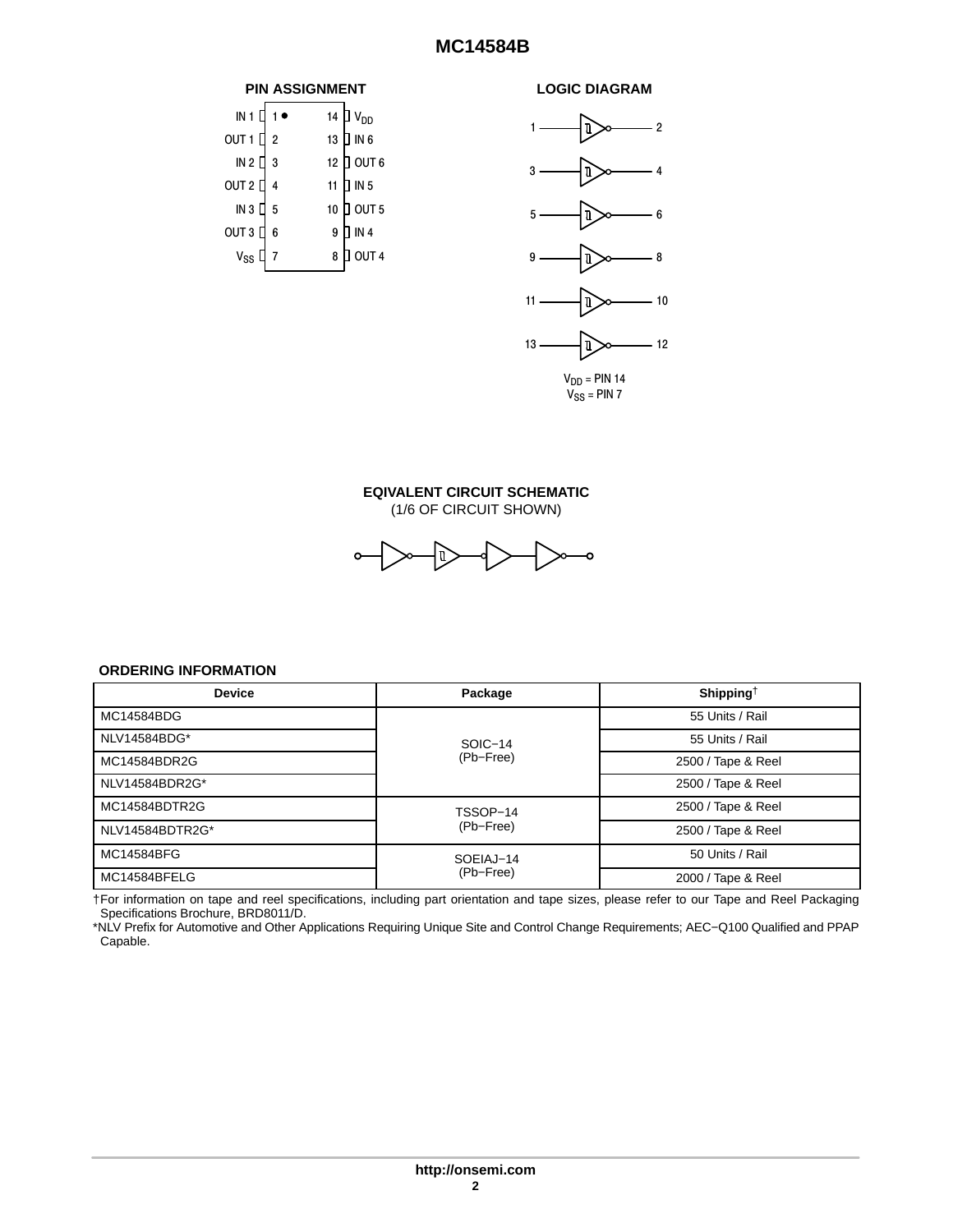# **MC14584B**

|                                                                                                                                      |                 | <b>V<sub>DD</sub></b>    |                                                                                  | $-55^{\circ}$ C                                                                                              |                                                                  | $25^{\circ}$ C                                                                                                 |                                                                                                              |                                                                                  | $125^{\circ}$ C                                                                         |             |
|--------------------------------------------------------------------------------------------------------------------------------------|-----------------|--------------------------|----------------------------------------------------------------------------------|--------------------------------------------------------------------------------------------------------------|------------------------------------------------------------------|----------------------------------------------------------------------------------------------------------------|--------------------------------------------------------------------------------------------------------------|----------------------------------------------------------------------------------|-----------------------------------------------------------------------------------------|-------------|
| <b>Characteristic</b>                                                                                                                | Symbol          | Vdc                      | Min                                                                              | Max                                                                                                          | <b>Min</b>                                                       | Typ $(2)$                                                                                                      | Max                                                                                                          | Min                                                                              | <b>Max</b>                                                                              | Unit        |
| Output Voltage<br>"0" Level<br>$V_{in} = V_{DD}$                                                                                     | $V_{OL}$        | 5.0<br>10<br>15          | $-$<br>$\overline{\phantom{m}}$<br>$\overline{\phantom{a}}$                      | 0.05<br>0.05<br>0.05                                                                                         | $\overline{\phantom{m}}$<br>$\overline{\phantom{m}}$<br>$\equiv$ | $\mathbf 0$<br>0<br>0                                                                                          | 0.05<br>0.05<br>0.05                                                                                         | $\overline{\phantom{a}}$<br>$\overline{\phantom{m}}$<br>$\overline{\phantom{0}}$ | 0.05<br>0.05<br>0.05                                                                    | Vdc         |
| "1" Level<br>$V_{in} = 0$                                                                                                            | V <sub>OH</sub> | 5.0<br>10<br>15          | 4.95<br>9.95<br>14.95                                                            | $-$<br>$-$<br>$\overline{\phantom{0}}$                                                                       | 4.95<br>9.95<br>14.95                                            | 5.0<br>10<br>15                                                                                                | $-$<br>$-$<br>$\overline{\phantom{0}}$                                                                       | 4.95<br>9.95<br>14.95                                                            | $\overline{\phantom{a}}$<br>$-$<br>$-$                                                  | Vdc         |
| Output Drive Current<br>$(V_{OH} = 2.5$ Vdc)<br>Source<br>$(V_{OH} = 4.6$ Vdc)<br>$(V_{OH} = 9.5$ Vdc)<br>$(V_{OH} = 13.5$ Vdc)      | $I_{OH}$        | 5.0<br>$5.0$<br>10<br>15 | $-3.0$<br>$-0.64$<br>$-1.6$<br>$-4.2$                                            | $\overline{\phantom{m}}$<br>$\overline{\phantom{m}}$<br>$\overline{\phantom{m}}$<br>$\overline{\phantom{m}}$ | $-2.4$<br>$-0.51$<br>$-1.3$<br>$-3.4$                            | $-4.2$<br>$-0.88$<br>$-2.25$<br>$-8.8$                                                                         | $\overline{\phantom{a}}$<br>$\overline{\phantom{a}}$<br>$\overline{\phantom{m}}$<br>$\overline{\phantom{0}}$ | $-1.7$<br>$-0.36$<br>$-0.9$<br>$-2.4$                                            | $\overline{\phantom{a}}$<br>$-$<br>$\overline{\phantom{0}}$<br>$\overline{\phantom{0}}$ | mAdc        |
| $(V_{OL} = 0.4$ Vdc)<br>Sink<br>$(V_{OL} = 0.5$ Vdc)<br>$(V_{OL} = 1.5$ Vdc)                                                         | $I_{OL}$        | 5.0<br>10<br>15          | 0.64<br>1.6<br>4.2                                                               | $-$<br>$\overline{\phantom{0}}$<br>$\overline{\phantom{0}}$                                                  | 0.51<br>1.3<br>3.4                                               | 0.88<br>2.25<br>8.8                                                                                            | $-$<br>$\overline{\phantom{a}}$<br>$\overline{\phantom{0}}$                                                  | 0.36<br>0.9<br>2.4                                                               | $-$<br>$-$<br>$\overline{a}$                                                            | mAdc        |
| Input Current                                                                                                                        | $I_{in}$        | 15                       | $-$                                                                              | ±0.1                                                                                                         | $\overline{\phantom{a}}$                                         | ±0.00001                                                                                                       | ±0.1                                                                                                         | $\overline{\phantom{0}}$                                                         | ±1.0                                                                                    | μAdc        |
| Input Capacitance<br>$(V_{in} = 0)$                                                                                                  | $C_{in}$        | $-$                      | $-$                                                                              | $\overline{\phantom{0}}$                                                                                     | $\equiv$                                                         | 5.0                                                                                                            | 7.5                                                                                                          | $-$                                                                              | $\overline{\phantom{a}}$                                                                | pF          |
| Quiescent Current<br>(Per Package)                                                                                                   | l <sub>DD</sub> | 5.0<br>10<br>15          | $\overline{\phantom{0}}$<br>$\overline{\phantom{0}}$<br>$\overline{\phantom{a}}$ | 0.25<br>0.5<br>1.0                                                                                           | $\overline{\phantom{m}}$<br>$\overline{\phantom{m}}$<br>$\equiv$ | 0.0005<br>0.0010<br>0.0015                                                                                     | 0.25<br>0.5<br>1.0                                                                                           | $\overline{\phantom{m}}$<br>$\overline{\phantom{m}}$<br>$\equiv$                 | 7.5<br>15<br>30                                                                         | uAdc        |
| Total Supply Current (3) (4)<br>(Dynamic plus Quiescent,<br>Per Package)<br>$(C_L = 50$ pF on all outputs, all<br>buffers switching) | $I_T$           | 5.0<br>10<br>15          |                                                                                  |                                                                                                              |                                                                  | $I_T = (1.8 \mu A/kHz) f + I_{DD}$<br>$I_T = (3.6 \mu A/kHz) f + I_{DD}$<br>$I_T = (5.4 \mu A/kHz) f + I_{DD}$ |                                                                                                              |                                                                                  |                                                                                         | <b>µAdc</b> |
| <b>Hysteresis Voltage</b>                                                                                                            | $V_H$ (5)       | 5.0<br>10<br>15          | 0.27<br>0.36<br>0.77                                                             | 1.0<br>1.3<br>1.7                                                                                            | 0.25<br>0.3<br>0.6                                               | 0.6<br>0.7<br>1.1                                                                                              | 1.0<br>$1.2$<br>1.5                                                                                          | 0.21<br>0.25<br>0.50                                                             | 1.0<br>1.2<br>1.4                                                                       | Vdc         |
| Threshold Voltage<br>Positive-Going                                                                                                  | $V_{T+}$        | 5.0<br>10<br>15          | 1.9<br>3.4<br>5.2                                                                | 3.5<br>7.0<br>10.6                                                                                           | 1.8<br>3.3<br>5.2                                                | 2.7<br>5.3<br>8.0                                                                                              | 3.4<br>6.9<br>10.5                                                                                           | 1.7<br>3.2<br>5.2                                                                | 3.4<br>6.9<br>10.5                                                                      | Vdc         |
| Negative-Going                                                                                                                       | $V_{T-}$        | 5.0<br>10<br>15          | 1.6<br>3.0<br>4.5                                                                | 3.3<br>6.7<br>9.7                                                                                            | 1.6<br>3.0<br>4.6                                                | 2.1<br>4.6<br>6.9                                                                                              | 3.2<br>6.7<br>9.8                                                                                            | 1.5<br>3.0<br>4.7                                                                | 3.2<br>6.7<br>9.9                                                                       | Vdc         |

2. Data labelled "Typ" is not to be used for design purposes but is intended as an indication of the IC's potential performance.

2. Bala labelled Typ Ts hot to be used for design purposes but is interest.<br>3. The formulas given are for the typical characteristics only at 25°C.

4. To calculate total supply current at loads other than 50 pF:

 $I_T(C_L) = I_T(50 \text{ pF}) + (C_L - 50) \text{ Vfk}$ 

where: I<sub>T</sub> is in  $\mu$ A (per package), C<sub>L</sub> in pF, V = (V<sub>DD</sub> – V<sub>SS</sub>) in volts, f in kHz is input frequency, and k = 0.001.

5.  $V_H = V_{T+} - V_{T-}$  (But maximum variation of  $V_H$  is specified as less than  $V_{T+max} - V_{T-min}$ ).

| Characteristic         | Symbol                              | $V_{DD}$<br>Vdc | Min | Typ $(6)$ | Max | Unit |
|------------------------|-------------------------------------|-----------------|-----|-----------|-----|------|
| Output Rise Time       | <sup>t</sup> TLH                    | 5.0             | -   | 100       | 200 | ns   |
|                        |                                     | 10              | -   | 50        | 100 |      |
|                        |                                     | 15              | -   | 40        | 80  |      |
| Output Fall Time       | t <sub>THL</sub>                    | 5.0             | -   | 100       | 200 | ns   |
|                        |                                     | 10              | -   | 50        | 100 |      |
|                        |                                     | 15              | -   | 40        | 80  |      |
| Propagation Delay Time | t <sub>PLH</sub> , t <sub>PHL</sub> | 5.0             | -   | 125       | 250 | ns   |
|                        |                                     | 10              | -   | 50        | 100 |      |
|                        |                                     | 15              | -   | 40        | 80  |      |

6. Data labelled "Typ" is not to be used for design purposes but is intended as an indication of the IC's potential performance.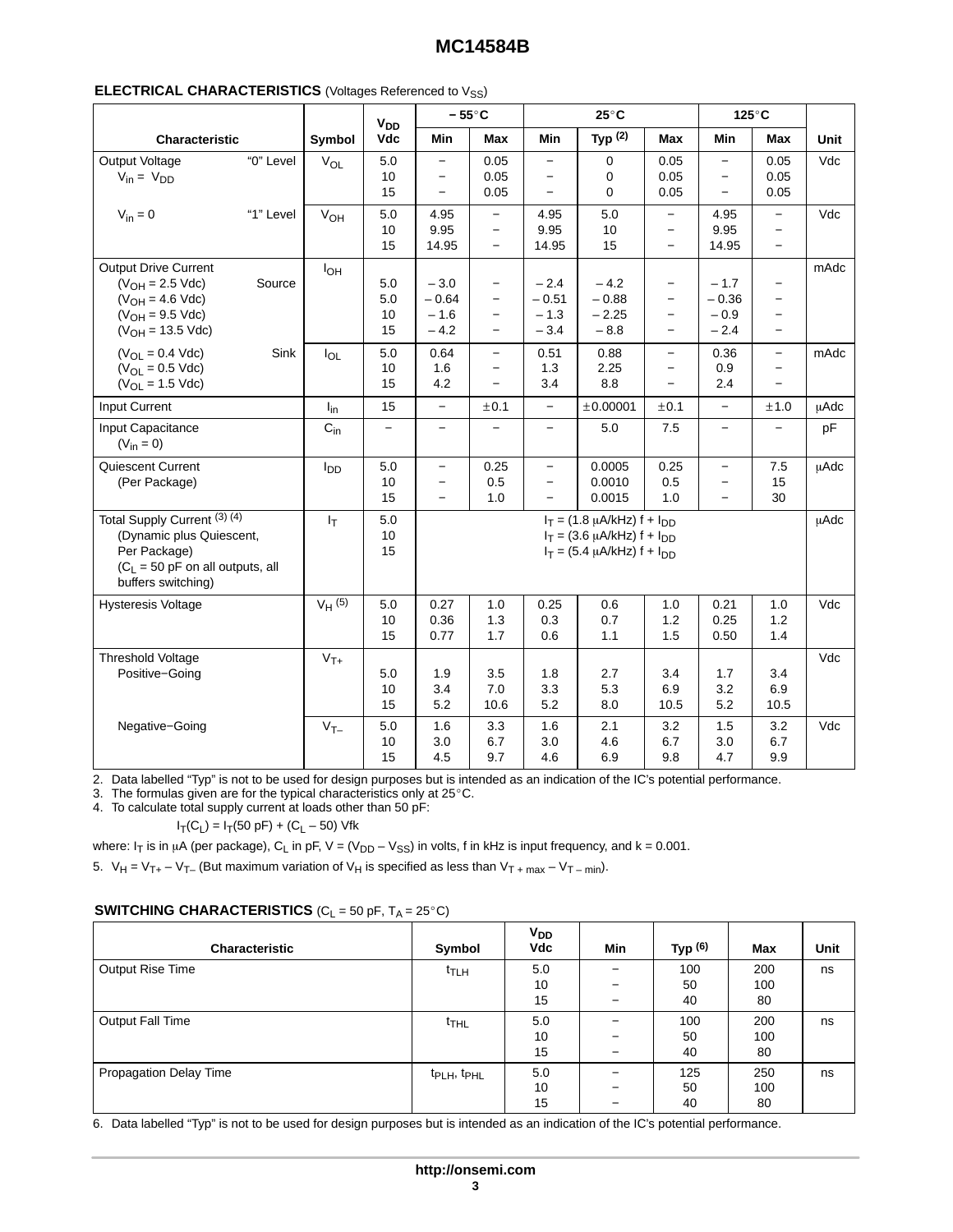## **MC14584B**



**Figure 1. Switching Time Test Circuit and Waveforms**



**(a) Schmitt Triggers will square up inputs with slow rise and fall times.**

**(b) A Schmitt trigger offers maximum noise immunity in gate applications.**

**Figure 2. Typical Schmitt Trigger Applications**



**Figure 3. Typical Transfer Characteristics**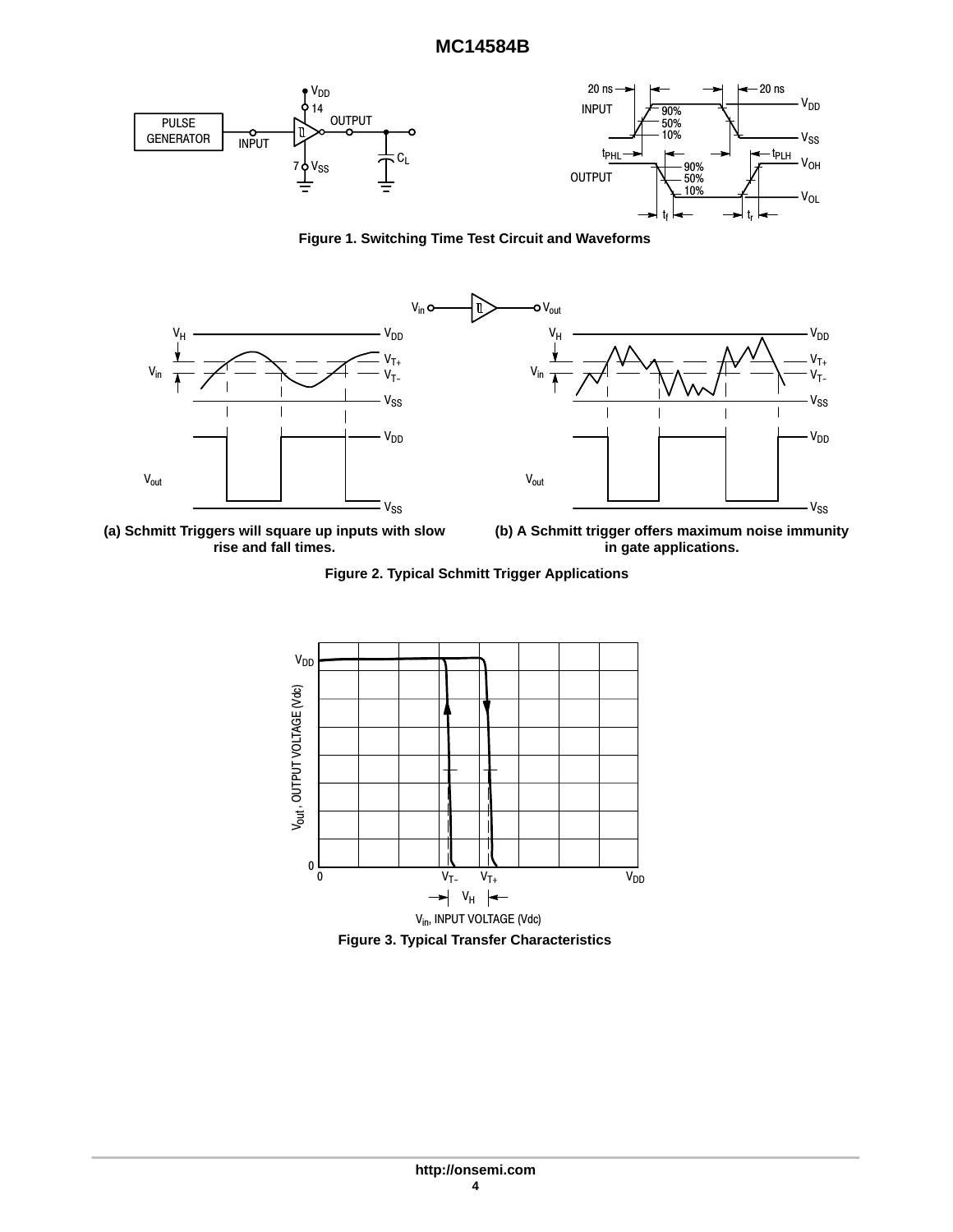## **PACKAGE DIMENSIONS**





\*For additional information on our Pb−Free strategy and soldering details, please download the ON Semiconductor Soldering and Mounting Techniques Reference Manual, SOLDERRM/D.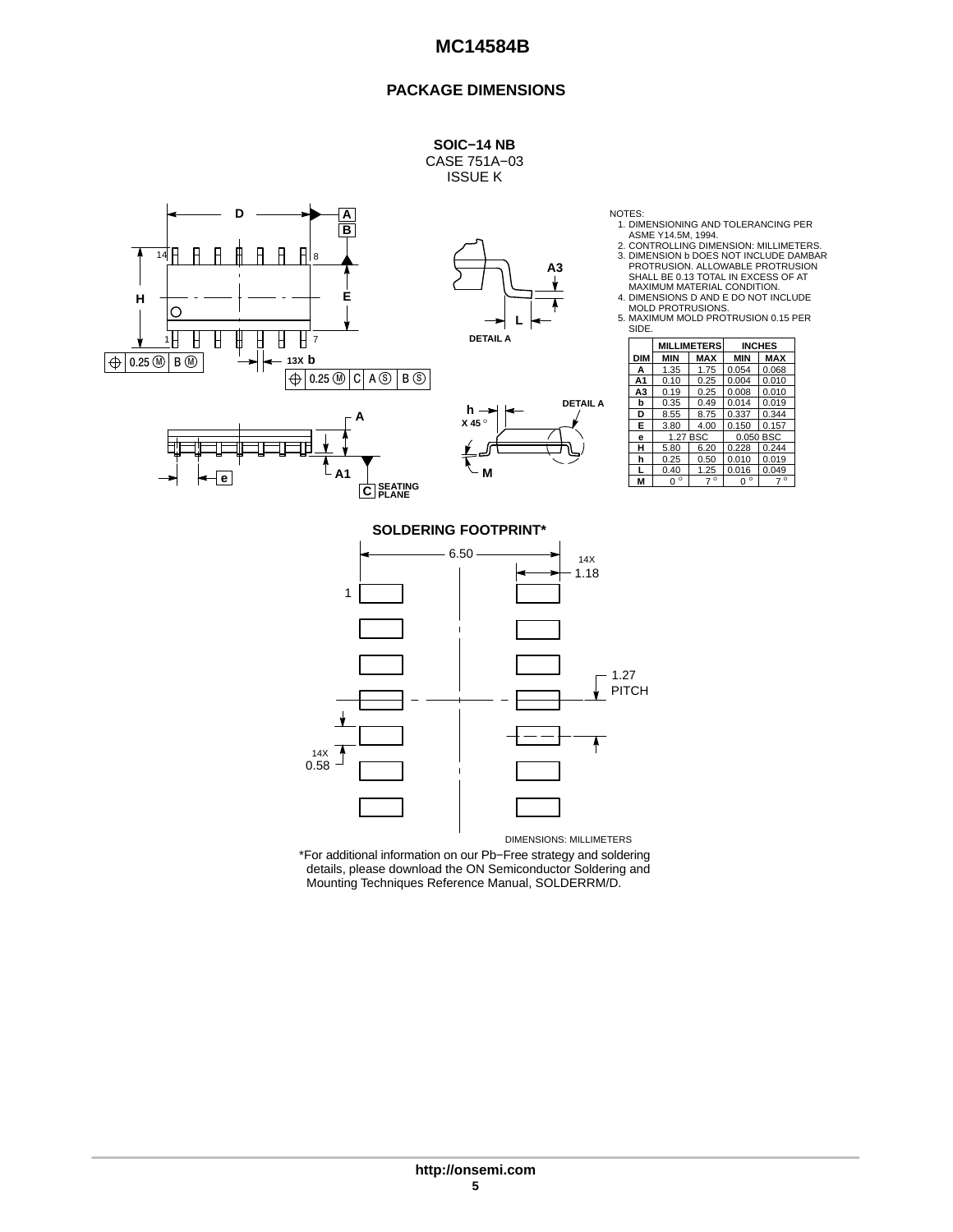## **PACKAGE DIMENSIONS**

**TSSOP−14** CASE 948G ISSUE B



NOTES: 1. DIMENSIONING AND TOLERANCING PER ANSI Y14.5M, 1982.

2. CONTROLLING DIMENSION: MILLIMETER. 3. DIMENSION A DOES NOT INCLUDE MOLD FLASH, PROTRUSIONS OR GATE BURRS. MOLD FLASH OR GATE BURRS SHALL NOT EXCEED 0.15 (0.006) PER SIDE.

4. DIMENSION B DOES NOT INCLUDE INTERLEAD FLASH OR PROTRUSION. INTERLEAD FLASH OR PROTRUSION SHALL NOT EXCEED 0.25 (0.010) PER SIDE. 5. DIMENSION K DOES NOT INCLUDE DAMBAR PROTRUSION. ALLOWABLE DAMBAR PROTRUSION SHALL BE 0.08 (0.003) TOTAL IN EXCESS OF THE K

DIMENSION AT MAXIMUM MATERIAL<br>CONDITION.

CONDITION.<br>6. TERMINAL NUMBERS ARE SHOWN FOR<br>REFERENCE ONLY.<br>7. DIMENSION A AND B ARE TO BE<br>DETERMINED AT DATUM PLANE −W−.

| K1                 |                |              | <b>MILLIMETERS</b> | <b>INCHES</b> |             |  |
|--------------------|----------------|--------------|--------------------|---------------|-------------|--|
|                    | <b>DIM</b>     | MIN          | <b>MAX</b>         | <b>MIN</b>    | <b>MAX</b>  |  |
|                    | А              | 4.90         | 5.10               | 0.193         | 0.200       |  |
|                    | в              | 4.30         | 4.50               | 0.169         | 0.177       |  |
|                    | c              | ---          | 1.20               | ---           | 0.047       |  |
| <b>SECTION N-N</b> | D              | 0.05         | 0.15               | 0.002         | 0.006       |  |
|                    | F              | 0.50         | 0.75               | 0.020         | 0.030       |  |
|                    | G              | 0.65 BSC     |                    |               | 0.026 BSC   |  |
|                    | н              | 0.50         | 0.60               | 0.020         | 0.024       |  |
| -W-l               | J              | 0.09         | 0.20               | 0.004         | 0.008       |  |
|                    | J1             | 0.09         | 0.16               | 0.004         | 0.006       |  |
|                    | κ              | 0.19         | 0.30               | 0.007         | 0.012       |  |
|                    | K <sub>1</sub> | 0.19         | 0.25               | 0.007         | 0.010       |  |
|                    |                | 6.40 BSC     |                    |               | 0.252 BSC   |  |
| ΙF                 | M              | $\circ$<br>O | $8^{\circ}$        | $0^{\circ}$   | $8^{\circ}$ |  |
|                    |                |              |                    |               |             |  |

**SOLDERING FOOTPRINT\***